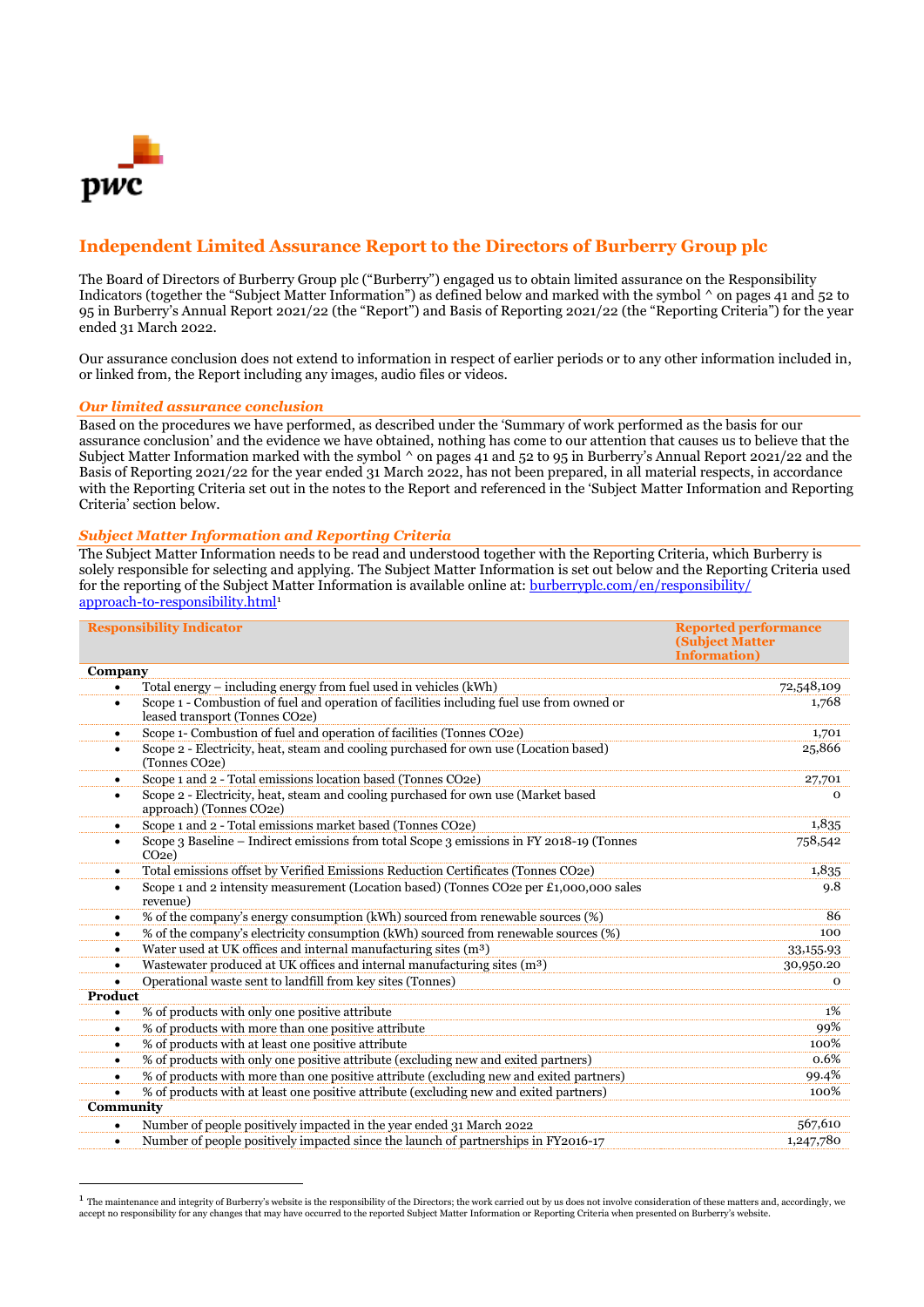# *Inherent limitations*

The absence of a significant body of established practice on which to draw to evaluate and measure non-financial information allows for different, but acceptable, evaluation and measurement techniques that can affect comparability between entities and over time.

Non-financial performance information is subject to more inherent limitations than financial information, given the characteristics of the underlying subject matter and the methods used for determining such information. The precision of different measurement techniques may also vary.

## *Responsibilities of Burberry's directors*

As explained in the Statement of Directors' Responsibilities of the Report, the Directors of Burberry are responsible for:

- determining appropriate reporting topics and selecting or establishing suitable criteria for measuring or evaluating the underlying subject matter;
- ensuring that those criteria are relevant and appropriate to Burberry and the intended users of the Report;
- the preparation of the Subject Matter Information in accordance with the Reporting Criteria including designing, implementing and maintaining systems, processes and internal controls over information relevant to the evaluation or measurement of the Subject Matter Information, which is free from material misstatement, whether due to fraud or error, against the Reporting Criteria; and
- producing the Report, including underlying information and a statement of Directors' responsibility, which provides accurate, balanced reflection of Burberry's performance in this area and discloses, with supporting rationale, matters relevant to the intended users of the Report.

## *Our responsibilities*

We are responsible for:

- planning and performing the engagement to obtain limited assurance about whether the Subject Matter Information is free from material misstatement, whether due to fraud or error;
- forming an independent conclusion, based on the procedures we have performed and the evidence we have obtained; and
- reporting our conclusion to the Directors of Burberry.

#### *Professional standards applied*

We performed a limited assurance engagement in accordance with International Standard on Assurance Engagements 3000 (Revised) 'Assurance Engagements other than Audits or Reviews of Historical Financial Information' and, in respect of the greenhouse gas emissions, in accordance with International Standard on Assurance Engagements 3410 'Assurance engagements on greenhouse gas statements', issued by the International Auditing and Assurance Standards Board.

#### *Our independence and quality control*

We have complied with the Institute of Chartered Accountants in England and Wales Code of Ethics, which includes independence and other requirements founded on fundamental principles of integrity, objectivity, professional competence and due care, confidentiality and professional behaviour, that are at least as demanding as the applicable provisions of the International Ethics Standards Board for Accountants International Code of Ethics for Professional Accountants (including International Independence Standards).

We apply International Standard on Quality Control (UK) 1 and accordingly maintain a comprehensive system of quality control including documented policies and procedures regarding compliance with ethical requirements, professional standards and applicable legal and regulatory requirements.

#### *Summary of work performed as the basis for our assurance conclusion*

In carrying out our limited assurance engagement we:

- considered the suitability in the circumstances of Burberry's use of the Reporting Criteria, as the basis for preparing the Subject Matter Information;
- through inquiries with Burberry's management, including the Responsibility team and those with responsibility for Responsibility management and group Responsibility reporting obtained an understanding of Burberry's control environment, processes and systems relevant to the preparation of the Subject Matter Information;
- evaluated whether Burberry's methods for developing estimates are appropriate and had been consistently applied; • performed limited substantive testing on a selective basis of the Subject Matter Information at corporate head office and in relation to Burberry's group operations to check that underlying information had been appropriately evaluated or measured, recorded, collated and reported;
- performed analytical procedures by comparing and made inquiries of management to obtain explanations for significant differences we identified; and
- considered the disclosure and presentation of the Subject Matter Information.

Our procedures did not include evaluating the suitability of design or operating effectiveness of control activities, testing the data on which the estimates are based or separately developing our own estimates against which to evaluate Burberry's estimates. Nor did we perform procedures on financial information extracted from the audited accounts of Burberry and used in the calculation of Scope 1 and 2 intensity measurement (Location based) (Tonnes CO2e per £1,000,000 sales revenue).